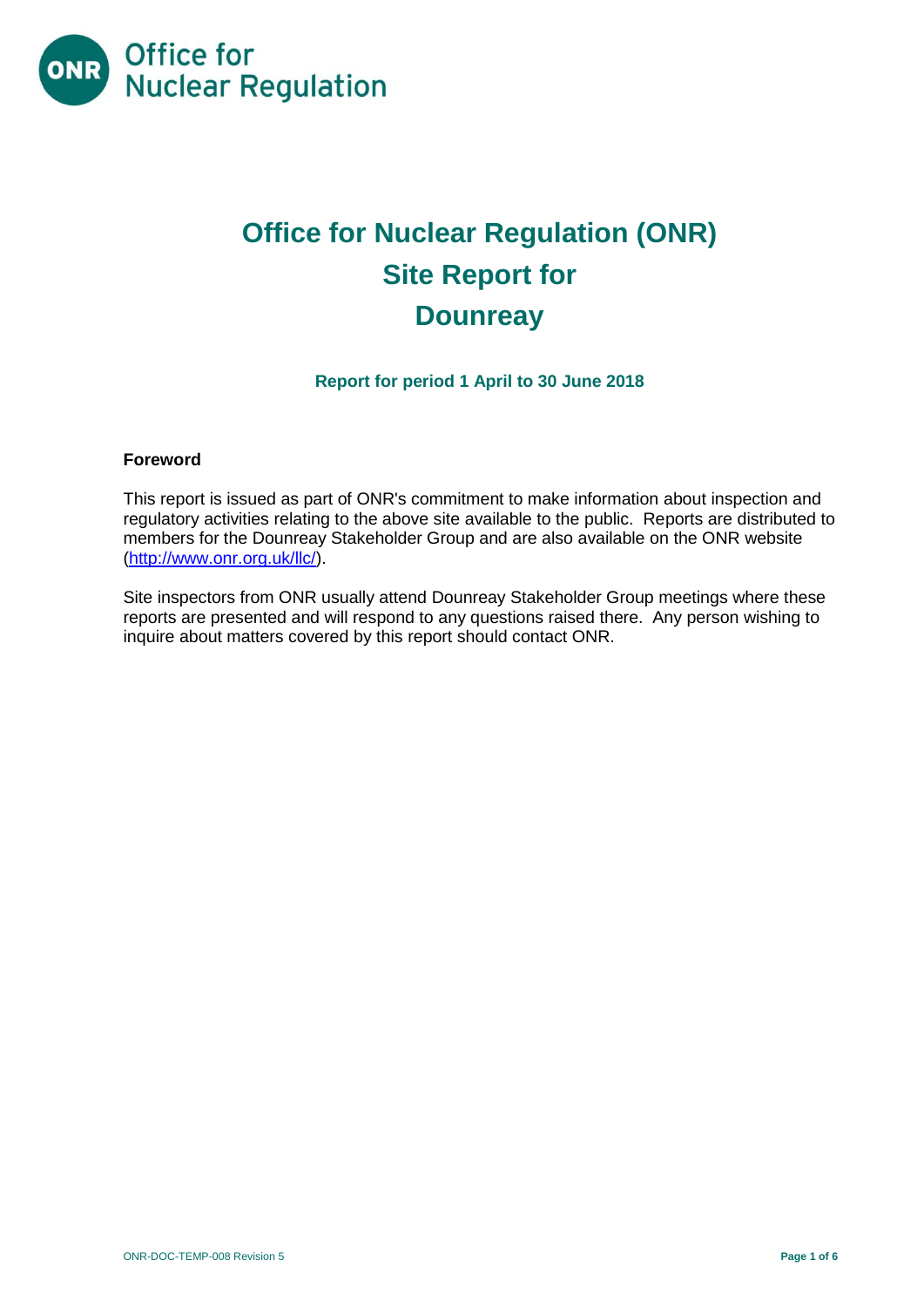# TABLE OF CONTENTS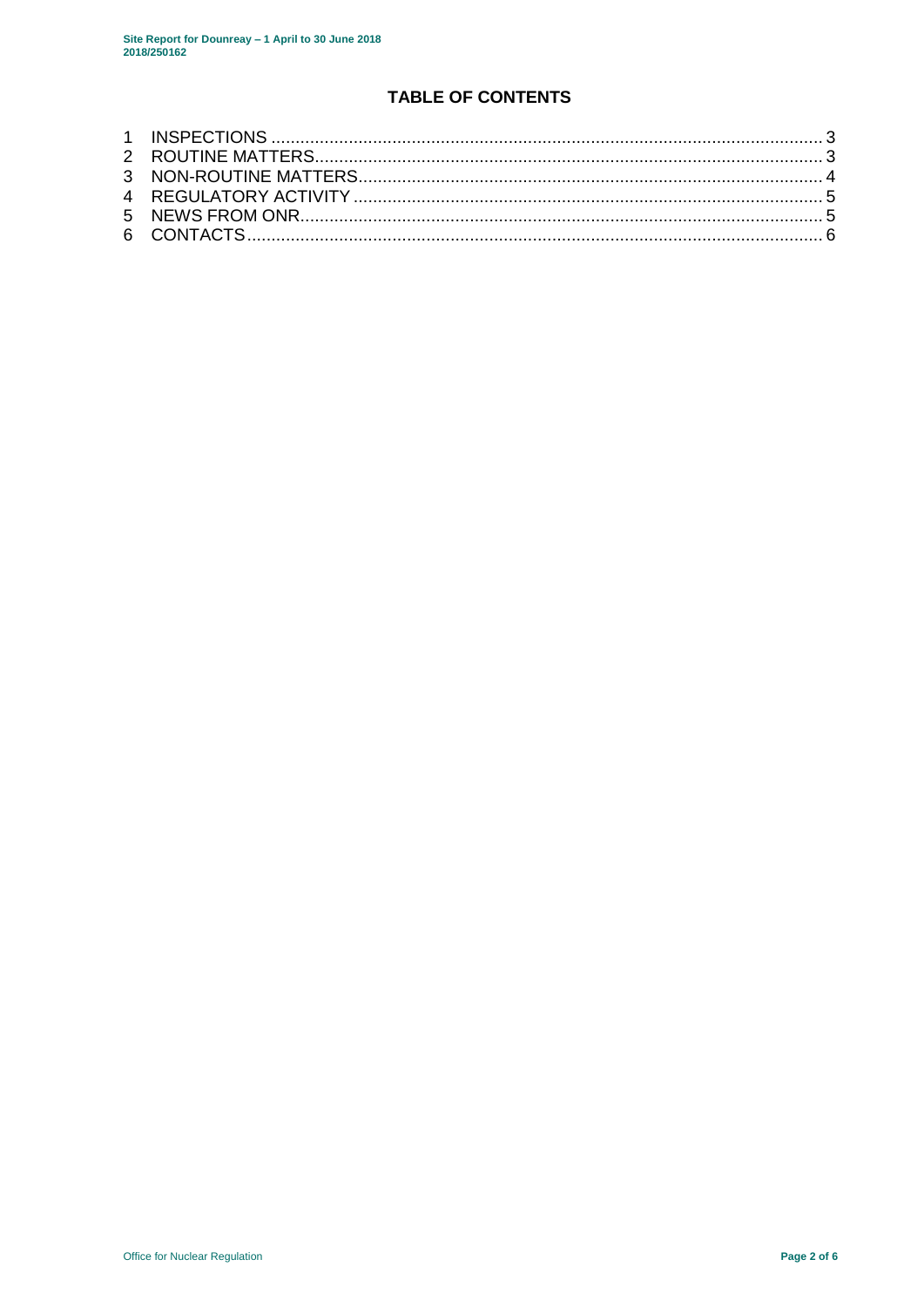#### <span id="page-2-0"></span>**1 INSPECTIONS**

(Guidance for completing this site report can be found at ONR Instruction - NS-COM-IN-001 Revision 6)

#### **1.1 Dates of inspection**

The ONR site inspector made inspections on the following dates during the report period 1 April to 30 June 2018:

- $\blacksquare$  23 to 26 April;
- $\blacksquare$  7 to 10 May;
- $\blacksquare$  14 to 17 May:
- 5 to 6 June;
- $\blacksquare$  11 to 15 June.

#### <span id="page-2-1"></span>**2 ROUTINE MATTERS**

#### **2.1 Inspections**

Inspections are undertaken as part of the process for monitoring compliance with:

- The conditions attached by ONR to the nuclear site licence granted under the Nuclear Installations Act 1965 (NIA65) (as amended);
- The Energy Act 2013
- The Health and Safety at Work Act 1974 (HSWA74); and
- Regulations made under HSWA74, for example the Ionising Radiations Regulations 1999 (IRR99) and the Management of Health and Safety at Work Regulations 1999 (MHSWR99).

The inspections entail monitoring licensee's actions on the site in relation to incidents, operations, maintenance, projects, modifications, safety case changes and any other matters that may affect safety. The licensee is required to make and implement adequate arrangements under the conditions attached to the licence in order to ensure legal compliance. Inspections seek to judge both the adequacy of these arrangements and their implementation.

In this period, routine inspections of Dounreay covered the following:

- Safety case processes;
- **Periodic safety review;**
- **Modifications to plant, equipment and safety cases;**
- Management of operations including control and supervision:
- **DECO**rganisational changes;
- Conventional (non-nuclear) health and safety.

We inspected the arrangements for the development, categorisation, periodic review and independent assessment of safety submissions at DSRL, and the arrangements for the development and periodic review of safety submissions. Overall we were satisfied that those arrangements sampled demonstrated compliance against the licence conditions and the regulatory expectations enshrined within ONR's guidance. We found evidence of robust challenge provided throughout the development of safety submissions. Additionally, DSRL demonstrated that personnel with safety documentation development, management, or assessment roles were suitably qualified and experienced.

We examined the arrangements for the control of modifications undertaken as part of the east pond decommissioning project in the Dounreay Fast Reactor (DFR), and the floc project within the Fuel Cycle Area (FCA). We confirmed that these arrangements aligned with other aspects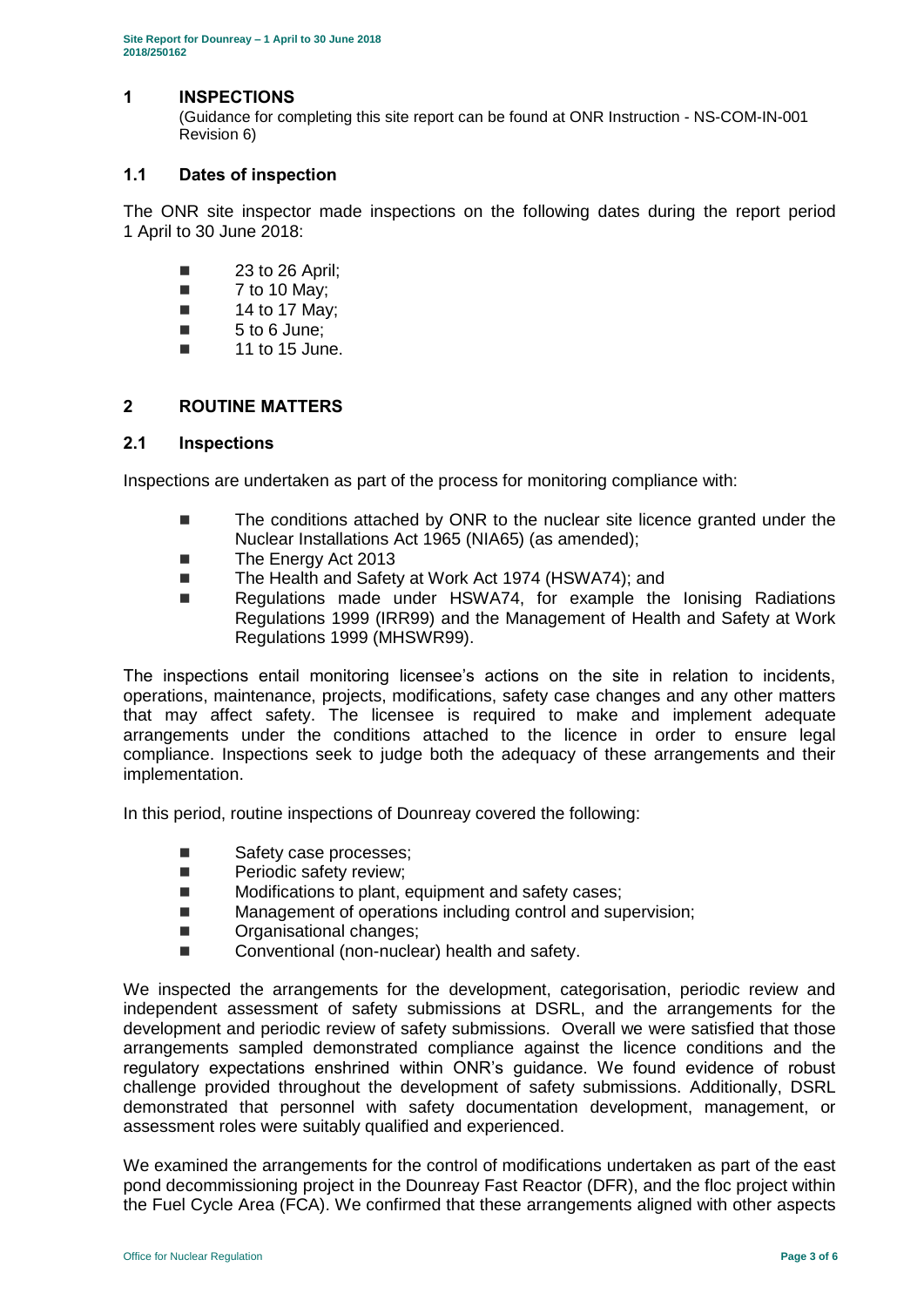of the management system relating to safety submission development and commissioning, and that there were adequate arrangements to ensure the categorisation applied also considered the aggregation of modifications. We were satisfied that the safety justifications for the projects inspected had been appropriately categorised. Accountabilities were well established, with the Authority to Operate (ATO) Holder retaining control over all operations conducted within their area of accountability. Personnel associated with the delivery and control of the projects were demonstrably suitably qualified and experienced. There was also a clear demonstration of the effective use of suitable hold-points, ensuring that the ATO Holder retained control at key stages of the project. Overall we were satisfied that the arrangements sampled demonstrate compliance with licence conditions and the regulatory expectations enshrined within ONR's guidance.

We carried out themed inspections in the Dounreay Cementation Plant (DCP) and D1204 looking at the limits and conditions of the safety case, the way those limits and conditions were translated into operating instructions, and the way that safe delivery of those operating instructions was assured through effective control and supervision. We noted that operating rules were clearly identified and justified in the safety documentation, and were carried over to the operating instructions. We determined that the control and supervision of the tasks was adequate based on sampling a number of check sheets and interviewing project supervisors.

We have continued to focus on those activities in place to manage the DSRL voluntary early release (VER) programme. We discussed the role of the transition board and examined the information generated and used by this board to ensure the programme is conducted in accordance with DSRL's management of change arrangements; this board also ensures that adequate mitigation is in place to address any potential concerns identified during the scrutiny of the management of change proposals for each of the individual areas across DSRL. We also examined the knowledge capture and management arrangements implemented to support the release programme. Overall we were satisfied that DSRL had adequate arrangements in place to manage the impact of the VER programme on the continued safe operation of the site. While we still considered there to be shortfalls with regard to the analysis of the cumulative impact of the programme, we considered that the transition board should allow the licensee to mitigate the impact of those shortfalls.

We reviewed the current fire risk assessments for the site, and discussed the methodology used in their compilation, and conducted full walk-downs of the DFR and Prototype Fast Reactor (PFR) buildings. There were no issues identified during the intervention, and we considered that the site has a good appreciation of how important fire safety is and what impact a fire would have on site, as evidenced by a suitable and sufficient fire risk assessment process.

In general, ONR judged the arrangements made and implemented by the site in response to safety requirements to be adequate in the areas inspected. However, where improvements were considered necessary, the licensee made satisfactory commitments to address the issues, and the site inspector will monitor progress during future visits. Where necessary, ONR will take formal regulatory enforcement action to ensure that appropriate remedial measures are implemented to reasonably practicable timescales.

#### **2.2 Other work**

The site inspector held a periodic meeting with safety representatives, to support their function of representing employees and receiving information on matters affecting their health, safety and welfare at work.

#### <span id="page-3-0"></span>**3 NON-ROUTINE MATTERS**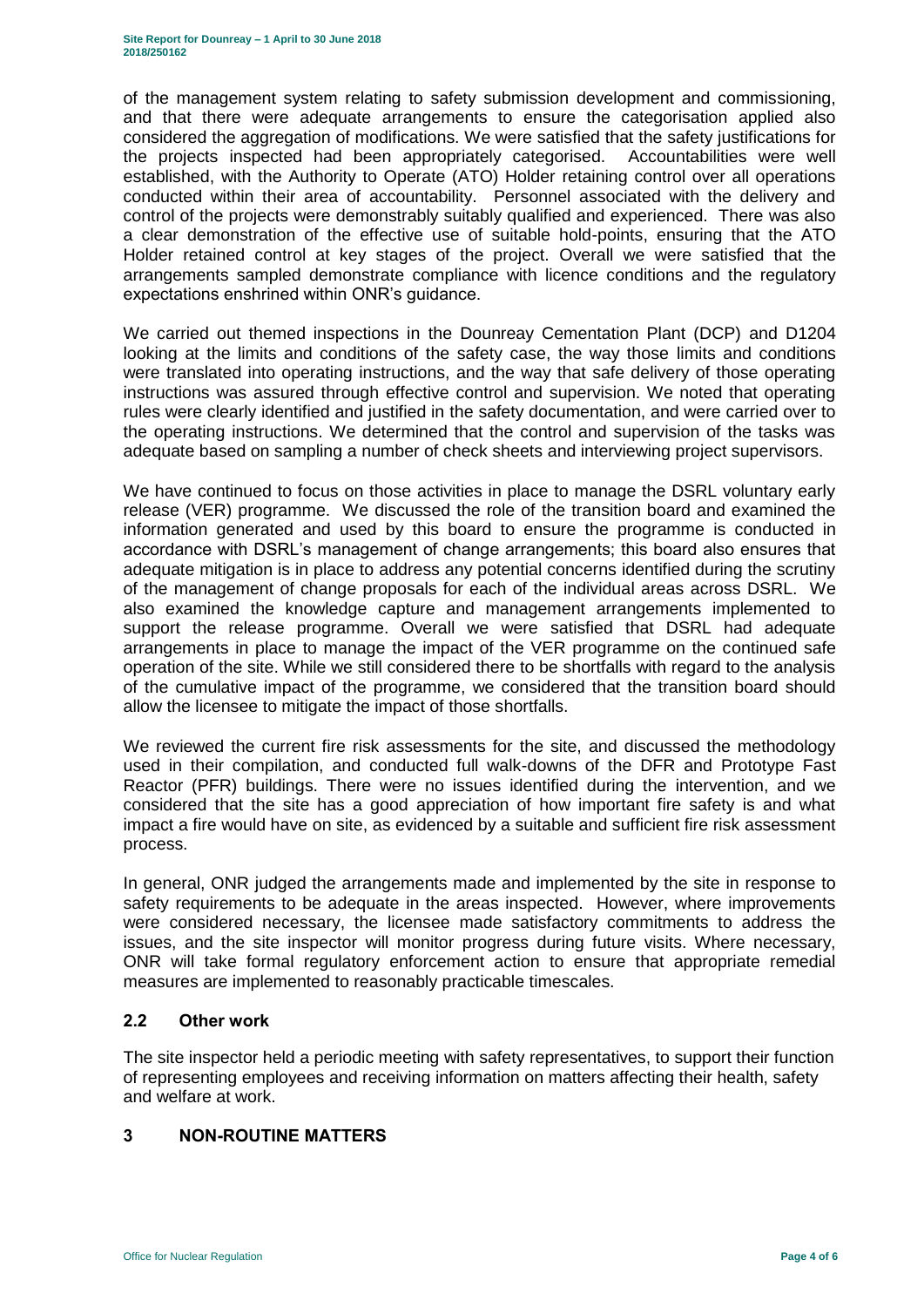Licensees are required to have arrangements to respond to non-routine matters and events. ONR inspectors judge the adequacy of the licensee's response, including actions taken to implement any necessary improvements.

There were no such matters or events of significance during the period.

# <span id="page-4-0"></span>**4 REGULATORY ACTIVITY**

ONR may issue formal documents to ensure compliance with regulatory requirements. Under nuclear site licence conditions, ONR issues regulatory documents, which either permit an activity or require some form of action to be taken; these are usually collectively termed 'Licence Instruments' (LIs), but can take other forms. In addition, inspectors may take a range of enforcement actions, to include issuing an Enforcement Notice.

No LIs, Enforcement Notices or Enforcement letters were issued during this period.

#### <span id="page-4-1"></span>**5 NEWS FROM ONR**

Insight into ONR's work as an independent regulator of the nuclear industry can be found in ONR's Regulation Matters. The online publication [\(http://www.onr.org.uk/regulation](http://www.onr.org.uk/regulation-matters.htm)[matters.htm\)](http://www.onr.org.uk/regulation-matters.htm) reports on the key themes and developments in each of ONR's regulatory programmes and provides an update about the ongoing changes at ONR. [http://www.onr.org.uk/index.htm.](http://www.onr.org.uk/index.htm) For the latest news and updates from ONR visit the website and sign up for our ebulletin [\(http://www.onr.org.uk/ebulletin/index.htm\)](http://www.onr.org.uk/ebulletin/index.htm).

### **Stakeholder Engagement**

On 9 May we held our ONR annual Industry Conference, with the theme - 'Public Safety – everyone's responsibility.' Delegates from more than 45 different organisations attended, and we were delighted that Richard Harrington, Parliamentary under Secretary of State, Minister for Business and Industry, was able to join us to deliver a keynote speech. The conference provided us with an opportunity to engage directly with senior representatives from across industry and government on a number of topical and strategic issues affecting the sector.

As part of our continued stakeholder engagement work, we welcomed finance professionals from a number of nuclear site licensees and dutyholders to seminars in London and Birmingham in June. Led by our Finance Director, Sarah High, we hosted the seminars to provide the industry with a better understanding of our charging methodology, the principles we apply, and how the charging process works. To accompany the seminars we have also published a new booklet – [How we charge for Nuclear Regulation](http://www.onr.org.uk/documents/2018/how-we-charge-for-nuclear-regulation.pdf) – which is available on our [website.](http://www.onr.org.uk/documents/2018/how-we-charge-for-nuclear-regulation.pdf)

The next ONR/NGO engagement forum will take place on 11 October in London. This is a forum to discuss strategic, cross-cutting regulatory matters. Site specific matters are normally addressed via Site Stakeholder Groups. We are always keen to engage with a range of stakeholders and groups on nuclear safety and security issues, so if you do represent a nuclear-interest Non-Governmental Organisation, and are not already involved through our forum or via a Site Stakeholder Group, then please get in touch with the ONR Communications team for further details, via [contact@onr.gov.uk](mailto:contact@onr.gov.uk)

#### **Regulatory News**

A delegation from ONR, led by Chief Nuclear Inspector Mark Foy, supported the UK's contribution to the 6th Joint Convention review meeting in Vienna. Bringing together 78 countries from around the world, the Joint Convention on the Safety of Spent Fuel Management and the Safety of Radioactive Waste Management is the world's leading international forum for ensuring society and the environment are protected from hazards